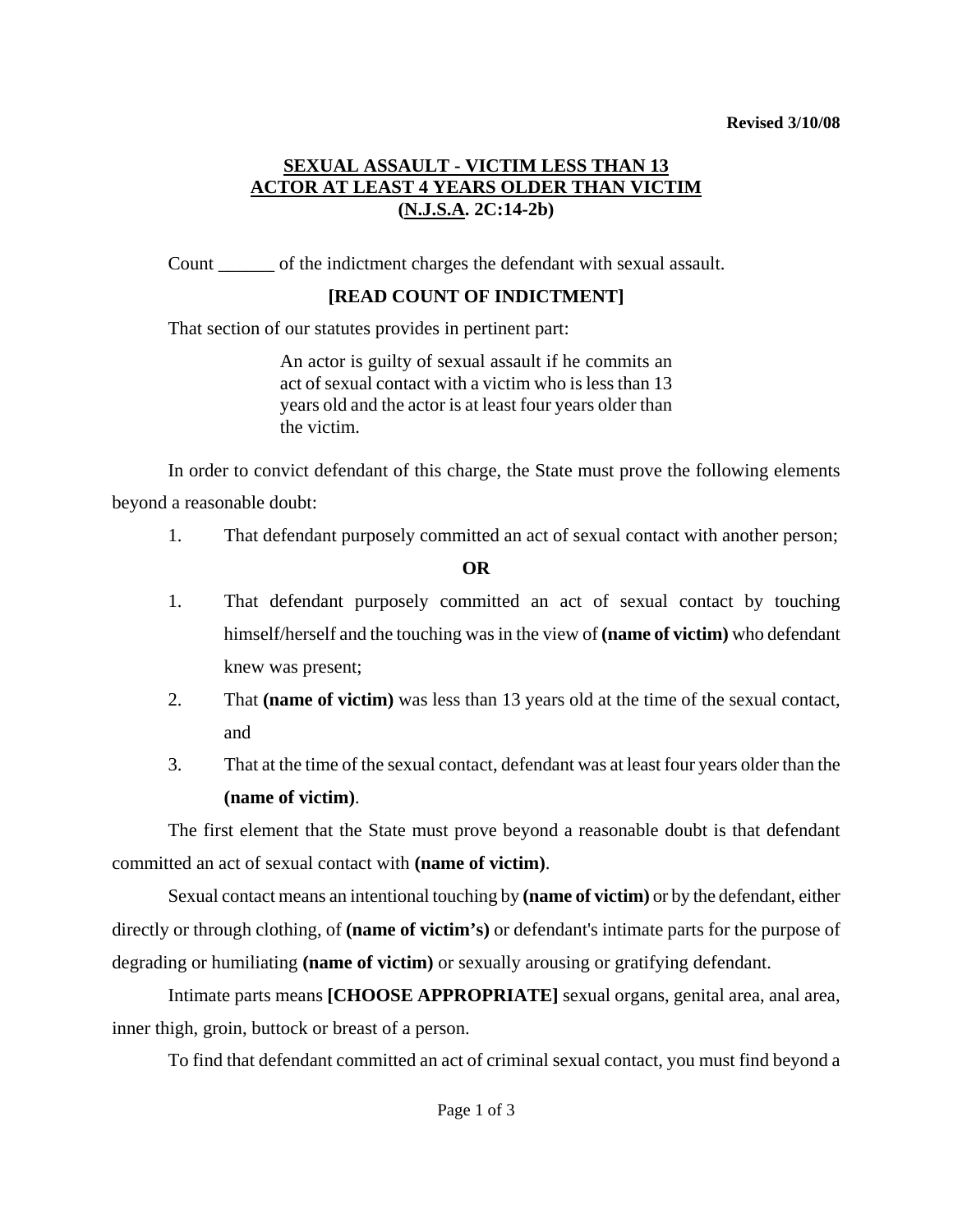#### **SEXUAL ASSAULT - VICTIM LESS THAN 13 ACTOR AT LEAST 4 YEARS OLDER THAN VICTIM (N.J.S.A. 2C:14-2b)**

reasonable doubt both that the touching was intentional and that it was done with the purpose of degrading or humiliating **(name of victim)** or sexually arousing or gratifying the defendant. Intentional means purposeful. A person acts purposely with respect to the nature of his/her conduct or a result thereof if it is his/her conscious object to engage in conduct of that nature or to cause such a result. A person acts purposely with respect to the attendant circumstances if he/she is aware of the existence of such circumstances or believes or hopes that they exist.

[**WHEN DEFENDANT IS CHARGED WITH TOUCHING HIMSELF/HERSELF, ADD THE FOLLOWING:** The State must prove beyond a reasonable doubt that the touching was in view of the victim whom the defendant knew to be present.<sup>[1](#page-0-0)</sup> The State is not required to prove that **(name of victim)** actually observed or witnessed the alleged sexual contact. Rather, the State must prove that the alleged sexual contact occurred in the view of **(name of victim)**. "In the view" is defined as within the victim's field of vision. "Field of vision" is not limited to the visual direction in which the child is focused upon at the particular time when the alleged sexual contact is said to have occurred. Field of vision includes the area that the child was capable of viewing. $2$  The State must prove beyond a reasonable doubt that **(name of victim)** was present.

A person acts knowingly with respect to the nature of his/her conduct or the attendant circumstances if he/she is aware that the conduct is of that nature or that such circumstances exist or the person is aware of a high probability of their existence. A person acts knowingly with respect to a result of the conduct if he/she is aware that it is practically certain that the conduct will cause a result. "Knowing," "with knowledge," or equivalent terms have the same meaning].

Purpose [and knowledge] [is] [are] [a] condition[s] of the mind. [It] [They] cannot be seen. Often, [it] [they] can only be determined by inference from defendant's conduct, words or acts. A state of mind is rarely susceptible of direct proof but must ordinarily be inferred from the facts. Therefore, it is not necessary that the State produce witnesses to testify that an accused said that he/she had a certain state of mind when he/she did a particular thing. It is within your power to find

 $\mathbf{1}$ State v. Zeidell, 154 N.J. 417 (1998).

<span id="page-1-0"></span><sup>2</sup> State v. Breitweiser, 373 N.J. Super. 271, 276, 286-87 (App. Div. 2004).